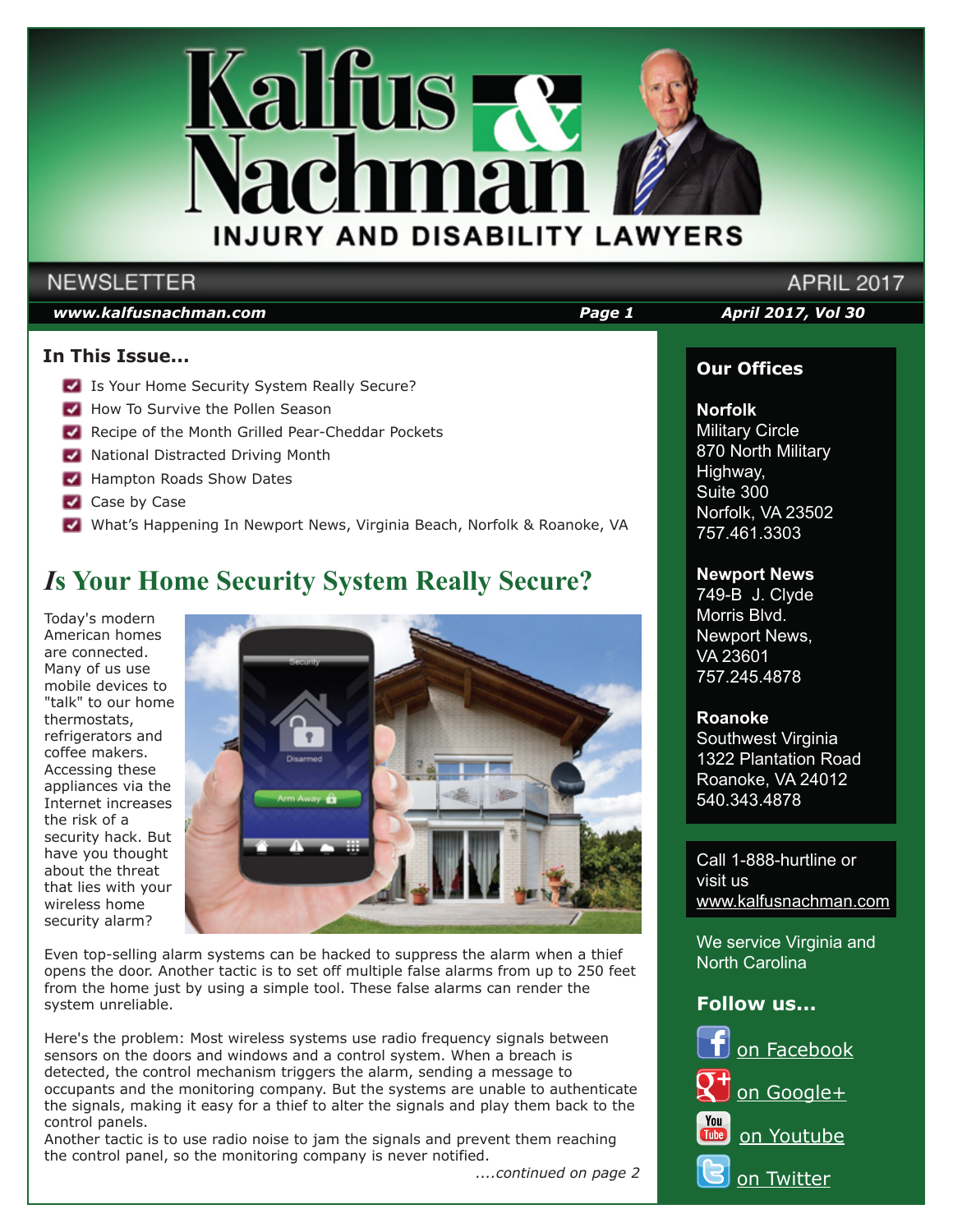## *....continued from page 1 I***s Your Home Security System Really Secure?**

#### **How To Prevent Hacking of Your Home Security System**

Don't just install a security system and assume that your job is done. Do all you can to prevent potential hackers with these tips:

- Purchase a system with encrypted signals to prevent access by external sources. Always opt for any available tamper resistant features.
- Choose wired systems to minimize hacking opportunities.
- Use strong passwords and change them frequently. Always change the default password right away and use a combination of letters, numbers and symbols.
- Add an anti-jamming device to your smart phone or computer that accesses the system to be aware of any signal jamming attempt.
- Update your security system regularly to minimize the risk of hacking.
- Protect your home security system's Wi-Fi network with a strong password.
- Make sure that the only devices that can access your home security system are your laptops, desktop computers and smart phones.
- Install antivirus software on any computer that accesses your security system.
- Don't access your home security system from a public Wi-Fi.
- Check the IP history of your home surveillance system regularly to see if there have been access attempts by an unknown IP address. Avoid purchasing used camera systems that may carry an implanted device placed there by criminals.

## *H***ow To Survive the Pollen Season**

You may be reveling in our beautiful spring weather after a pretty tough winter, but April can be hard for those of us who suffer from springtime allergies.

Our rainy and snowy winter has created lots of tree and grass pollen that has been released with the advance of warmer weather conditions. And spring breezes send these particles airborne to penetrate our eyes, noses and throats. Many spring allergy sufferers complain of sneezing, itchy eyes, congestion, headaches and even depression.

This year, forecasters expect pollen and mold spore counts to be so high that even people who usually don't have allergies may see symptoms!

#### **Taking Care of Seasonal Allergies**

- Make sure your symptoms are really due to allergies and not a cold or virus. If your symptoms last more than 2 weeks and are accompanied by lots of facial itching, or if they seem to be worse after being outside, you may be suffering from pollen reactions.
- Take over-the-counter medications, with your doctor's permission, to relieve your symptoms. An antihistamine will ease itching and sniffles while a decongestant will help a stuffy nose. If these don't help, maybe it's time to visit an allergist for a more long-lasting solution.
- Leave allergens outside by removing shoes and clothing as soon as you enter your home. Shower before bed to remove pollen.
- Switch your exercise venue indoors if you can.
- Make your home environment more comfortable by closing windows and running your air conditioner to keep pollen out.
- Consider wearing a surgical mask when you garden or mow the lawn.

---------------------------------------------------------------------------------------------------------------------------------------- If you or a family member has been injured in an auto accident or any personal injury, or has been denied Social Security Disability benefits, it's important to get an attorney experienced in these types of cases involved immediately. Call **800–361-0430** for your initial free consultation. Kalfus & Nachman PC, Personal Injury attorney in Norfolk, can help you determine whether you need a lawyer for any personal injury case.

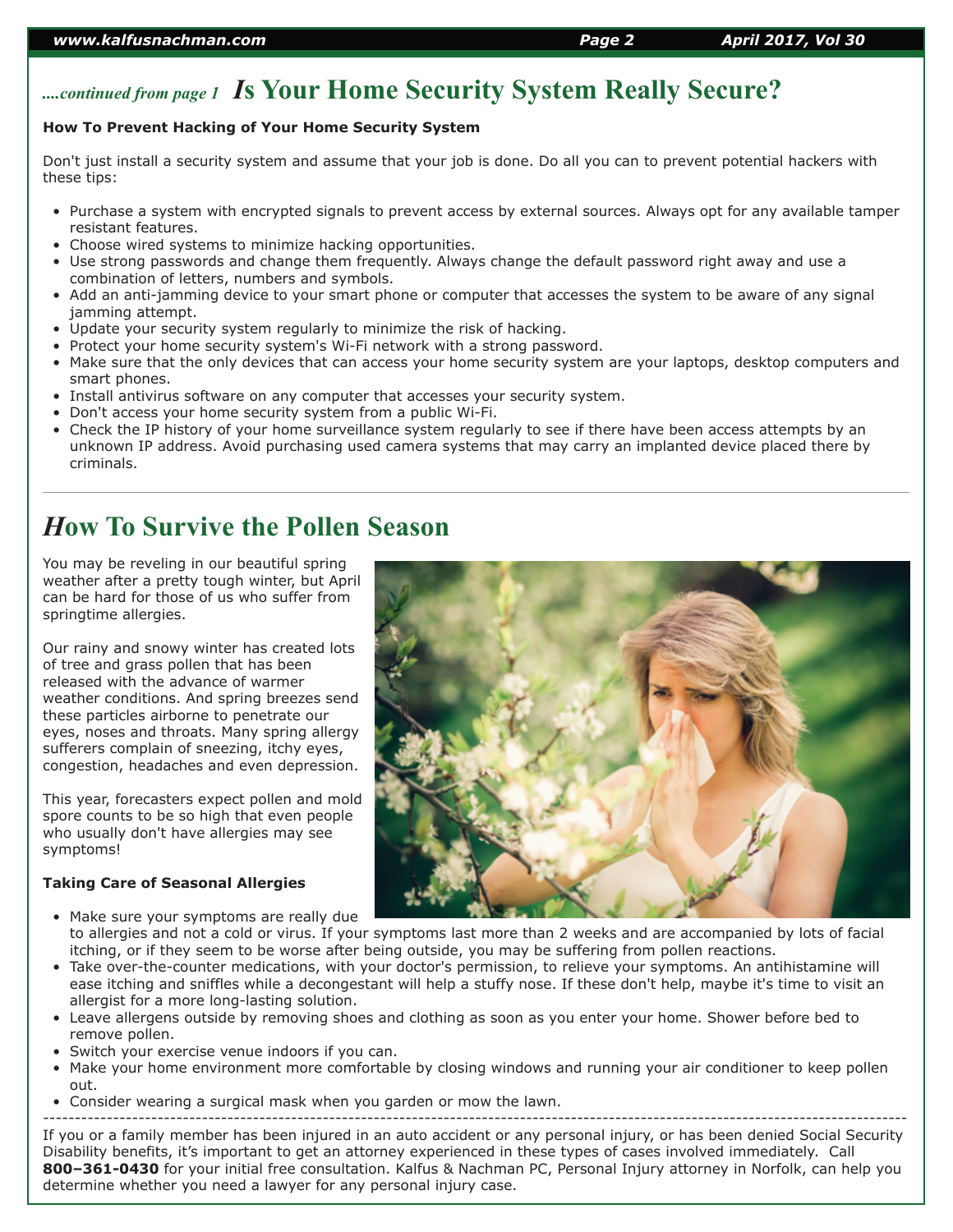## *R***ecipe of the Month Grilled Pear-Cheddar Pockets**

Crunchy pear, sharp cheddar, and peppery arugula come together for a delicious and healthy sandwich.

#### **Ingredients**

- 2 teaspoons Dijon-style mustard
- 1/2 of a whole grain pocket thin flatbread
- 2 slices ultra-thin sharp or mild cheddar cheese
- 1/4 cup arugula
- 1/3 of a medium red pear, cored and cut into 1/4-inch-thick slices

### **Directions**

- 1. Preheat a small covered indoor electric grill.\* Spread mustard over the interior surfaces of the pocket thin flatbread half. Arrange the cheese slices in the pocket, folding to fit. Add arugula and pear slices.
- 2. Place the flatbread half on the preheated grill and close.\* Grill about 1 1/2 minutes or until lightly toasted.

## **Tip**

\* If you do not have a covered indoor electric grill, place filled pocket in a preheated nonstick skillet and cook 2 to 4 minutes or until lightly toasted, turning pocket once.

# *N***ational Distracted Driving Month**





#### *www.kalfusnachman.com Page 3 April 2017, Vol 30*